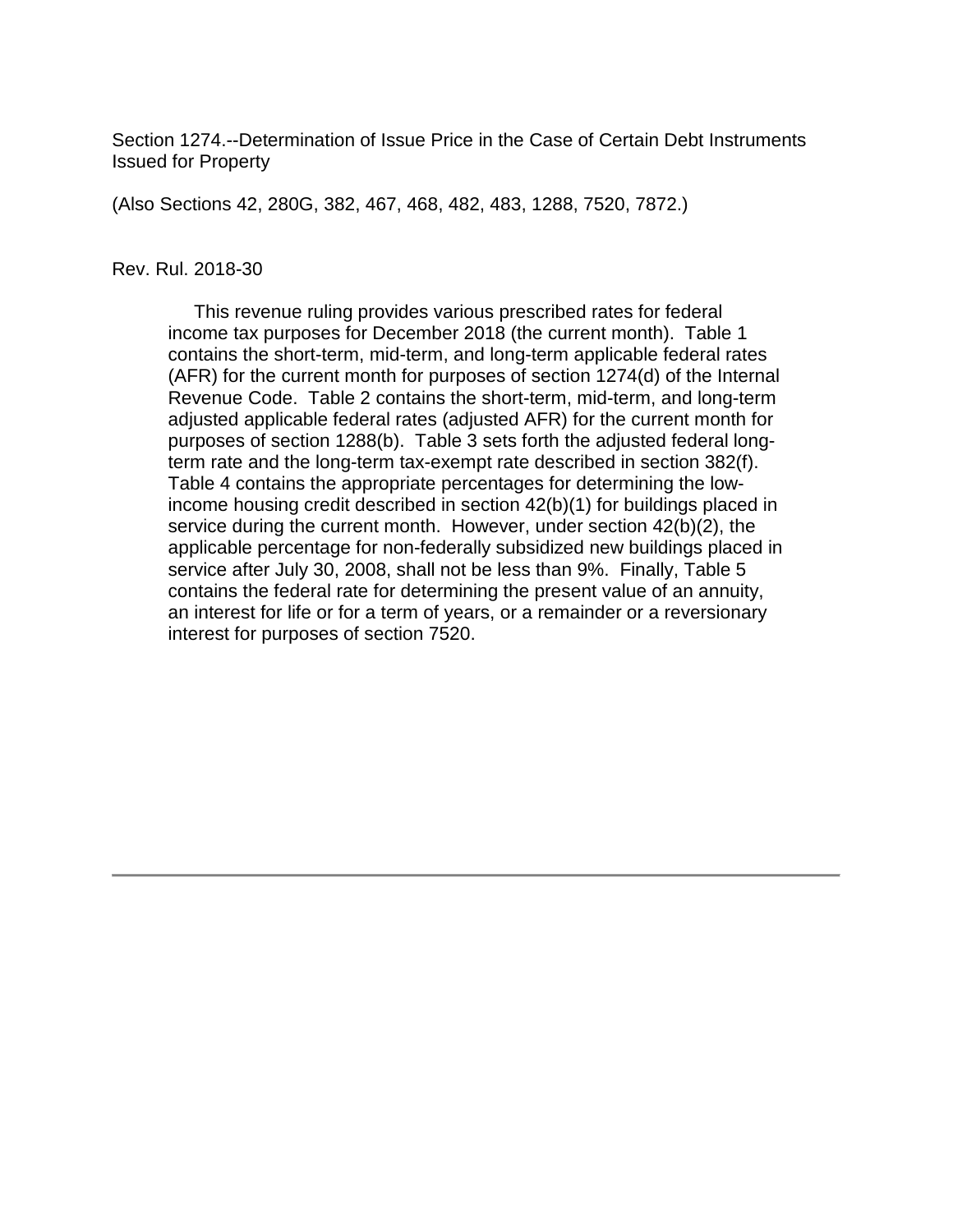# REV. RUL. 2018-30 TABLE 1

# Applicable Federal Rates (AFR) for December 2018

| <b>Annual</b>                                      | Semiannual                                         | <b>Quarterly</b>                                   | <b>Monthly</b>                                     |  |  |
|----------------------------------------------------|----------------------------------------------------|----------------------------------------------------|----------------------------------------------------|--|--|
| Short-term                                         |                                                    |                                                    |                                                    |  |  |
| 2.76%<br>3.03%<br>3.32%<br>3.59%                   | 2.74%<br>3.01%<br>3.29%<br>3.56%                   | 2.73%<br>3.00%<br>3.28%<br>3.54%                   | 2.72%<br>2.99%<br>3.27%<br>3.53%                   |  |  |
| Mid-term                                           |                                                    |                                                    |                                                    |  |  |
| 3.07%<br>3.39%<br>3.69%<br>4.01%<br>4.63%<br>5.41% | 3.05%<br>3.36%<br>3.66%<br>3.97%<br>4.58%<br>5.34% | 3.04%<br>3.35%<br>3.64%<br>3.95%<br>4.55%<br>5.30% | 3.03%<br>3.34%<br>3.63%<br>3.94%<br>4.54%<br>5.28% |  |  |
| Long-term                                          |                                                    |                                                    |                                                    |  |  |
| 3.31%<br>3.64%<br>3.98%<br>4.31%                   | 3.28%<br>3.61%<br>3.94%<br>4.26%                   | 3.27%<br>3.59%<br>3.92%<br>4.24%                   | 3.26%<br>3.58%<br>3.91%<br>4.22%                   |  |  |
|                                                    |                                                    |                                                    | <b>Period for Compounding</b>                      |  |  |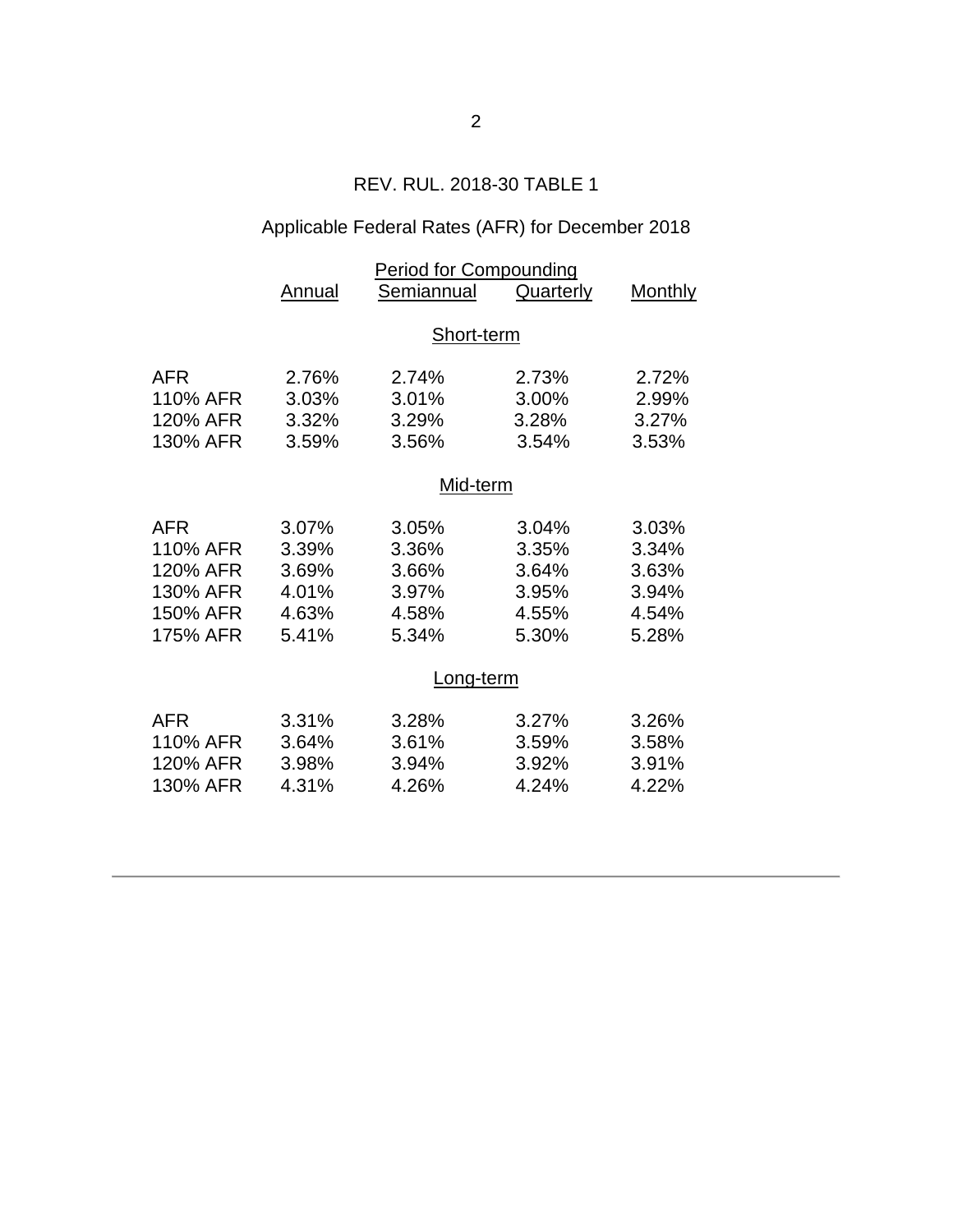### REV. RUL. 2018-30 TABLE 2

# Adjusted AFR for December 2018

|                            | Period for Compounding |            |           |         |
|----------------------------|------------------------|------------|-----------|---------|
|                            | Annual                 | Semiannual | Quarterly | Monthly |
| Short-term<br>adjusted AFR | 2.09%                  | 2.08%      | 2.07%     | 2.07%   |
| Mid-term<br>adjusted AFR   | 2.33%                  | 2.32%      | 2.31%     | 2.31%   |
| Long-term<br>adjusted AFR  | 2.51%                  | 2.49%      | 2.48%     | 2.48%   |

### REV. RUL. 2018-30 TABLE 3

| Rates Under Section 382 for December 2018                                                                                                                                            |       |
|--------------------------------------------------------------------------------------------------------------------------------------------------------------------------------------|-------|
| Adjusted federal long-term rate for the current month                                                                                                                                | 2.51% |
| Long-term tax-exempt rate for ownership changes during the<br>current month (the highest of the adjusted federal long-term<br>rates for the current month and the prior two months.) | 2.51% |

REV. RUL. 2018-30 TABLE 4